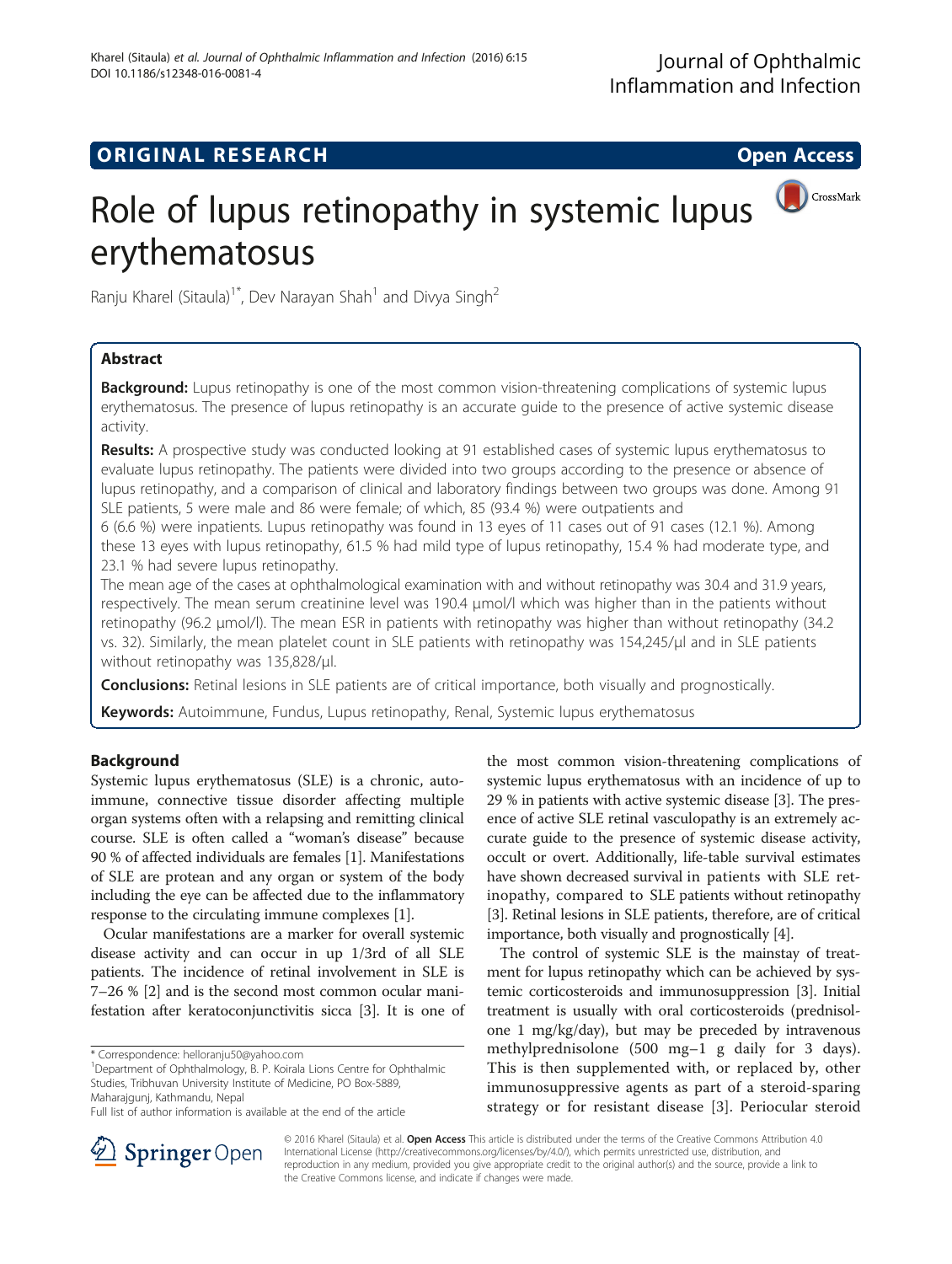<span id="page-1-0"></span>injections may have a role in unilateral/asymmetric disease; however, they should be used cautiously and avoided in patients with necrotising scleritis [[2\]](#page-3-0). In the presence of significant vaso-occlusive disease with the presence of antiphospholipid antibody, anti-coagulation and the addition of low-dose acetylsalicylic acid may be beneficial [\[5](#page-3-0)]. Proliferative retinopathy usually requires treatment with laser photocoagulation akin to the treatment of proliferative diabetic retinopathy [[6\]](#page-3-0).

#### Methods

A prospective study was conducted among the established cases of SLE referred to the eye department from the various departments of Tribhuvan University Teaching Hospital between 2008 and 2010. After dilated fundus evaluation, presence or absence of lupus retinopathy was identified and grading was done. Mild lupus retinopathy consists of cotton–wool spots, perivascular hard exudates, retinal hemorrhages, and vascular tortuosity [\[7\]](#page-3-0). Moderate lupus retinopathy has focal or generalized arteriolar constriction and venous tortuosity. At the severe end of the spectrum, there is occlusion of retinal arterioles and consequent retinal infarction, termed vaso-occlusive retinopathy [[8](#page-3-0)] causing artery/vein occlusions, vitreous hemorrhage, retinal ischemia, and neovascularisation [\[8](#page-3-0)–[11](#page-3-0)].

The patients were divided into two groups according to the presence or absence of lupus retinopathy, and a comparison of clinical and laboratory findings between two groups was done. Patients were followed up for 2 years.

#### **Patients**

Ninety-one consecutive patients with SLE (5 male, 86 female) who fulfilled the American College of Rheumatology criteria for SLE [\[11](#page-3-0)] were enrolled; 85 outpatients (93.4 %) and six were inpatients (6.6 %). The mean age of female and male cases at the ophthalmological examinations were  $26.7$  (SD  $\pm$  10.3) years and  $24.4$  (SD  $\pm$  12.1) years, respectively.

Thirty-one patients (34.1 %) were receiving corticosteroids; 30 patients (32.96 %) were treated with combination of corticosteroid with antimalarial (14.3 %) and/or antihypertensive agents (12.1 %). Intravenous methylprednisolone was administered in four cases (4.4 %). The mean duration of steroid treatment was 2.1 years. The daily dose of oral corticosteroid at the ophthalmological examination ranged between 10 and 40 mg.

Nine patients (9.9 %) were under immunosuppressant drugs, including cyclophosphamide and azathioprine; six patients (6.6 %) with CNS involvement were under antiepileptics. However, 20 patients (21.9 %) were without any medication as they were referred to the eye department to rule out any contraindication before starting hydroxychloroquine.

| <b>Table 1</b> Backgrounds of the patients with systemic lupus |  |  |  |
|----------------------------------------------------------------|--|--|--|
| erythematosus (SLE)                                            |  |  |  |

|                                                              | Lupus retinopathy |               |
|--------------------------------------------------------------|-------------------|---------------|
|                                                              | Absent            | Present       |
| Number of SLE patients                                       | 80                | 11            |
| Number of SLE admitted cases                                 | $6/91(6.6\%)$     | 3/11 (27.3 %) |
| Age at onset of SLE (years)                                  | 31.9              | 30.4          |
| Oral Steroid dose at ophthalmological<br>examination (range) | $5-50$ mg         | $10 - 40$ mg  |
| History of intravenous steroid                               | $3/91$ (3.3 %)    | 1/11(9.1%     |
| History of immunosuppressant treatment                       | 8/91 (8.8 %)      | 1/11(9.1%     |

#### Statistical analysis

The data were analyzed with SPSS 20 version, and  $t$  test and Fisher's  $2 \times 2$  test were used to analyze p value.

## Results

A total of 91 SLE patients (182 eyes) were examined to evaluate the presence of lupus retinopathy.

#### Incidence and features of lupus retinopathy

Lupus retinopathy was found in 11/91 (12.1 %) patients with female to male ratio of 10:1. The mean age of the cases at ophthalmological examination with and without retinopathy was 30.4 and 31.9 years, respectively.

Among them, eight cases (72.7 %) were examined in outpatients settings and three (27.3 %) were indoor cases (Table 1).

Among the cases with retinopathy, nine patients had unilateral retinopathy and two patients had bilateral lupus retinopathy. The mean IOP was normal.

Table 2 Backgrounds of the retinal findings in SLE

| Retinal findings in SLE |                        |                  |                               |                             |                       |
|-------------------------|------------------------|------------------|-------------------------------|-----------------------------|-----------------------|
|                         | Mild lupus retinopathy |                  | Moderate lupus<br>retinopathy | Severe lupus<br>retinopathy |                       |
| Patient<br>no.          | Cotton-wool<br>spot    | Hard<br>exudates | Arteriolar<br>attenuation     | Vasculitis                  | Arterial<br>occlusion |
| 1                       | $+$                    | $^{+}$           |                               |                             |                       |
| 2                       | $^{+}$                 | $^{+}$           |                               |                             |                       |
| 3                       |                        |                  |                               | $^{+}$                      |                       |
| $\overline{4}$          |                        |                  |                               | $+$                         |                       |
| 5                       |                        |                  |                               |                             | $^{+}$                |
| 6                       | $^{+}$                 | $^{+}$           |                               |                             |                       |
| 7 <sup>a</sup>          | $^{+}$                 | $^{+}$           | $\pm$                         |                             |                       |
| 8                       | $^{+}$                 | $^{+}$           |                               |                             |                       |
| 9                       | $^{+}$                 | $^{+}$           |                               |                             |                       |
| 10 <sup>a</sup>         | $+$                    | $^{+}$           | $^+$                          |                             |                       |
| 11                      | $^{+}$                 | $^{+}$           |                               |                             |                       |

<sup>a</sup>In two patients, one eye had cotton-wool spot with hard exudates and the other eye had arteriolar attenuation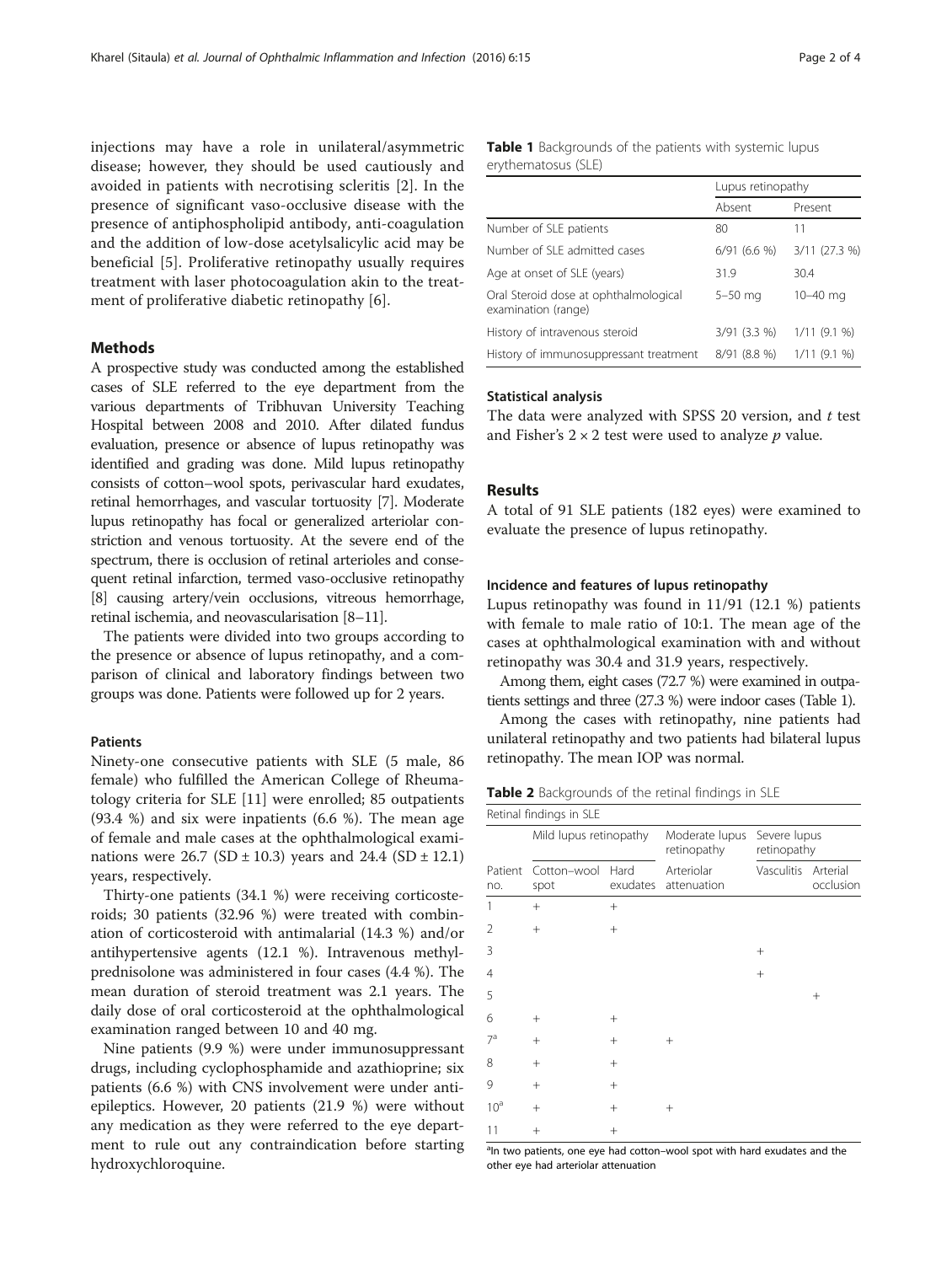Table 3 Systemic involvement in lupus retinopathy

| no.            |      | Patient Age/sex Lupus retinopathy      | Renal<br>involvement | <b>CNS</b><br>involvement |
|----------------|------|----------------------------------------|----------------------|---------------------------|
| 1              | F/54 | LE mild retinopathy                    | $^{+}$               |                           |
| 2              | F/24 | RE mild retinopathy                    | $^{+}$               |                           |
| 3              | F/40 | RE severe retinopathy                  | $+$                  |                           |
| $\overline{4}$ | F/42 | LE severe retinopathy                  | $^{+}$               |                           |
| 5              | F/27 | BE mild retinopathy                    | $^{+}$               | $^{+}$                    |
| 6              | F/44 | RE mild retinopathy                    | $^{+}$               |                           |
| 7              | F/30 | RF mild and LE moderate<br>retinopathy | $+$                  | $^{+}$                    |
| 8              | M/13 | RE mild retinopathy                    | $^{+}$               |                           |
| 9              | F/22 | RE mild retinopathy                    | $^{+}$               |                           |
| 10             | F/24 | RF moderate and LE mild<br>retinopathy | $+$                  | $^{+}$                    |
| 11             | F/26 | RE mild retinopathy                    | $^+$                 |                           |

## Retinal findings of the patients with lupus retinopathy (Table [2\)](#page-1-0)

Among these 13 eyes of 11 patients of lupus retinopathy, commonest was the mild type in eight eyes (61.5 %) followed by moderate type in two eyes (15.4 %) and severe type in three eyes (23.1 %). Among severe lupus retinopathy, two eyes had retinal vasculitis and one eye had central retinal arterial occlusion (CRAO).

#### Systems affected in SLE retinopathy (Table 3)

In our 91 SLE patients, renal involvement was found in 59.3 % cases and central nervous system in 11 %. But in those 11 cases with lupus retinopathy, 100 % renal and 27.3 % central nervous system involvement was found. So, all our cases of lupus retinopathy had renal dysfunction in the form of protenuria or a raised creatinine level. The CNS findings observed in lupus retinopathy cases were chorea, convulsion, and epilepsy.

The mean serum creatinine level was 190.4 μmol/l which was higher than in the patients without retinopathy (96.2 μmol/l). The mean ESR in patients with retinopathy was higher than without retinopathy (34.2 vs. 32). Similarly, the mean platelet count in SLE patients with retinopathy was 154,245/μl and in SLE patients without retinopathy was 135,828/μl (Table 4).

## Association with autoantibodies

SLE is generally considered to be an immune complexmediated disease where the lupus retinopathy occurs due to immune complex deposition in retinal vessels in SLE [[12](#page-3-0)]. The incidence of antinuclear antibody (ANA) and anti-dsDNA antibody in SLE patients with retinal vascular disease versus without retinal vascular disease was 87.5 and 72.7 %. The higher positive antiphospholipid antibodies were seen in SLE patients in those with retinopathy compared to those without retinopathy was 18.1 versus 4.4 %. But all of them were not statistically significant.

## **Discussion**

Retinopathy is one of the important manifestations of SLE, which develops with an incidence of 7–26 % [\[4\]](#page-3-0) of SLE patients, although the frequency of the findings varies depending on the patient population being studied and systemic disease activity [[12\]](#page-3-0). According to Ushiyama et al. [[13\]](#page-3-0), the incidence of lupus retinopathy is 10 % (7/69) which is similar to our incidence of lupus retinopathy {12.1 % (11/91)}. Our study reveals incidence of lupus retinopathy in admitted patients to be 27.3 % which correlated with the other literature where lupus retinopathy in the admitted patients could be as high as 29 % [\[14](#page-3-0)].

Ushiyama et al. [\[13](#page-3-0)] reported the mean age at onset of SLE in the patients with and without retinopathy to be 34.2 and 31.9 years, respectively, and all of them were females. This is comparable with our study where the mean ages at onset of SLE in our patients were 30.4 and 31.9 years, respectively, of them, 10 were females and 1 male. Sex hormones are known to affect the clinical course of SLE; estrogen enhances the disease and testosterone suppresses it [\[15, 16\]](#page-3-0) and 90 % of women are of child-bearing age [\[17\]](#page-3-0).

Retinopathy in SLE is suggestive of high disease activity during the course of SLE, and hence, is a marker of poor prognosis for survival, that is SLE patients with retinopathy have overall worse prognosis and decreased survival, compared to SLE patients without retinopathy [\[3\]](#page-3-0). Interestingly, the severe form of vaso-occlusive retinopathy is associated with similar changes in the central nervous system vasculature [[8](#page-3-0), [18, 19](#page-3-0)].

We found that the renal dysfunction in SLE without retinopathy was 59.3 %, but in patients with retinopathy

**Table 4** Comparison of significance test in SLE with or without retinopathy

|                                | SLE without retinopathy | SLE with retinopathy | Remarks on p value                          |  |
|--------------------------------|-------------------------|----------------------|---------------------------------------------|--|
| Renal system involvement       | 54/91 (59.3 %)          | 11/11 (100 %)        | $0.003$ (p value statistically significant) |  |
| CNS involvement                | 10/91 (11 %)            | $3/11$ (27.3 %)      | .347                                        |  |
| Mean ESR                       | 32.03                   | 34.18                | .660                                        |  |
| Mean platelet count (per µl)   | 135,828                 | 154.245              | .649                                        |  |
| Mean serum creatinine (umol/l) | 96.2 umol/l             | 190.4 umol/l         | .001 ( $p$ value statistically significant) |  |